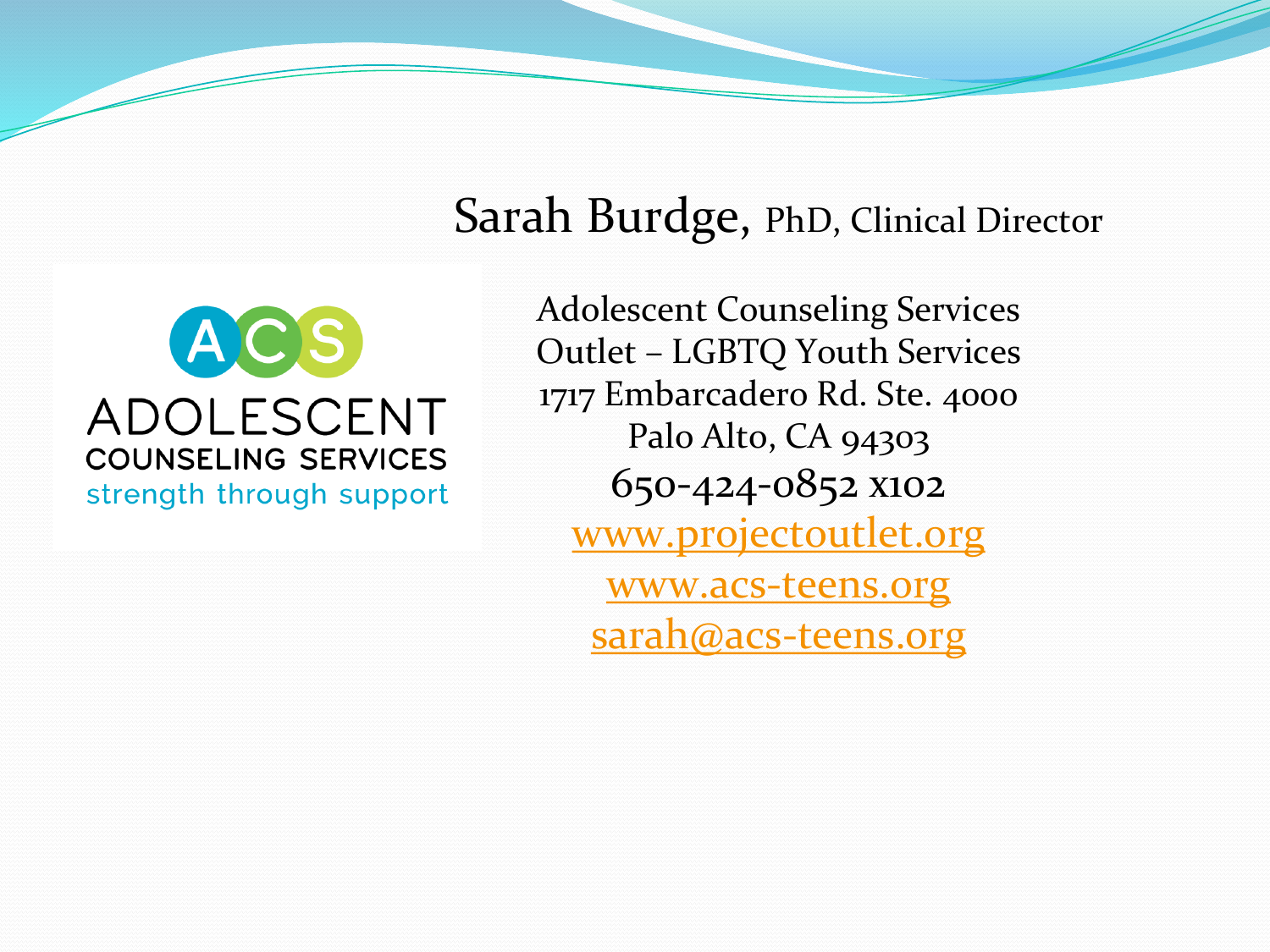*OUTLET Services*

**Drop-In Groups –** Topic Driven, Mountain View, Palo Alto, Redwood City and San Mateo locations

**Educational Services and Trainings –** Youth, teachers, staff

**Outreach –** Supporting healthy communities

**Clinical Services –** Mental Health Counseling

**Consultation –** Helping families in need of direction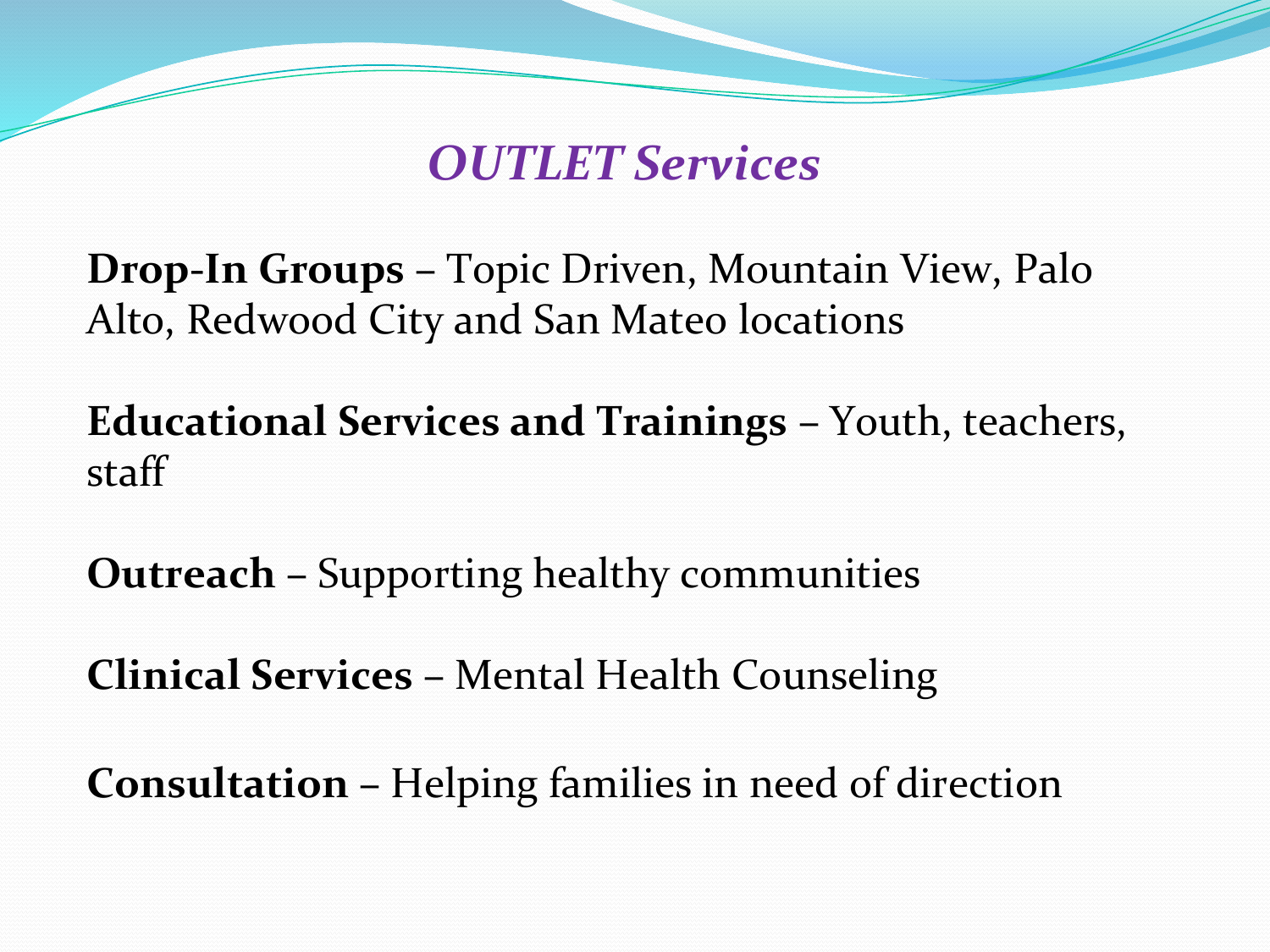What an Ally to an LGBTQ+ Individual IS:

- Someone who listens and inquires
- Be ok with making mistakes and apologizing
- Someone who takes risks examples
- Someone who takes action examples
- Be aware of your privilege (most of us have some) in all settings
- Educate yourself on the issues
- Stay aware! Step up!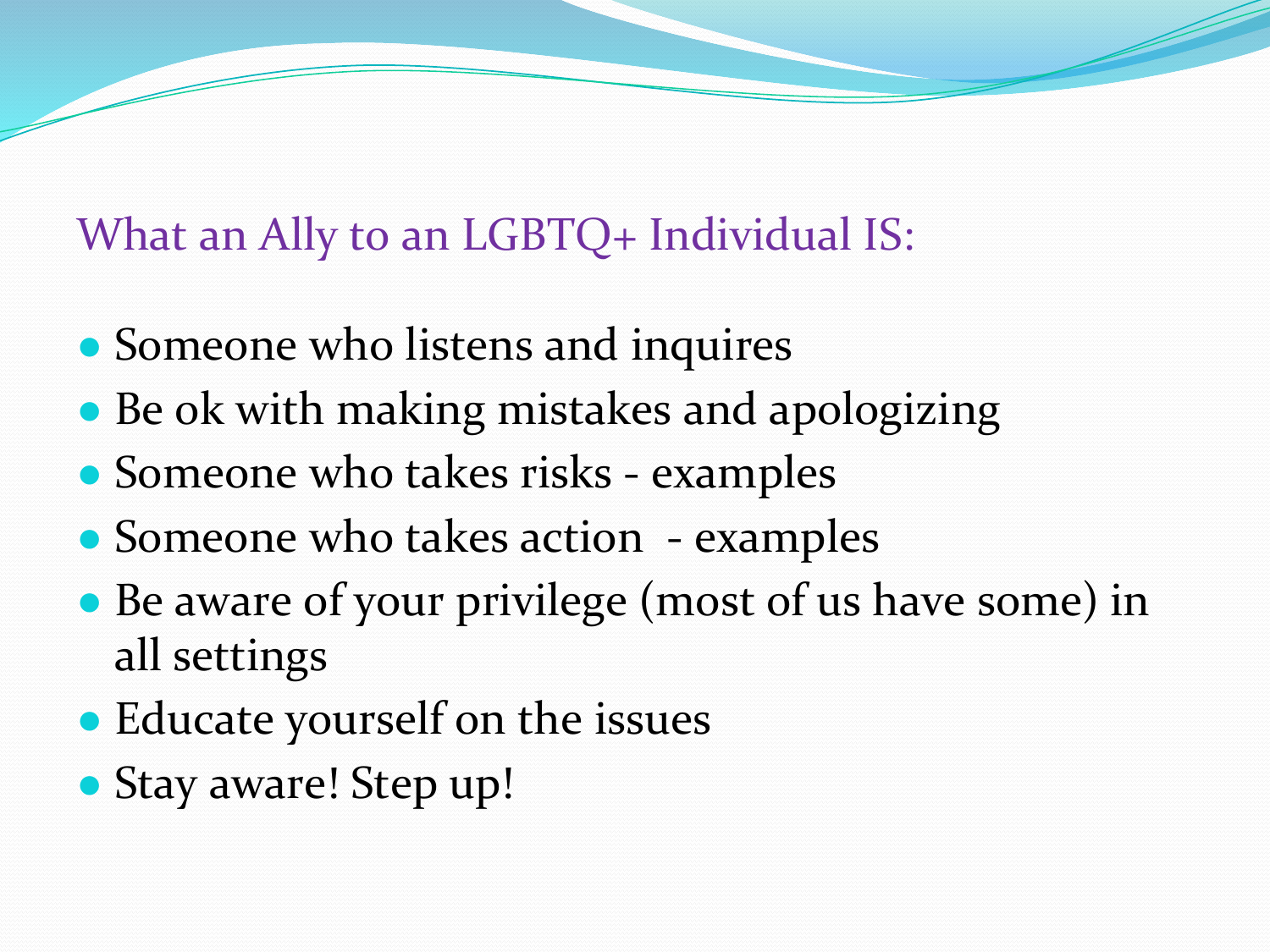# Coming Out

- Listen
- $\bullet$  Be honest ask questions if you need to
- Be gentle
- Have courage
- Be reassuring
- Ask if others know and clarify confidentiality issues
- Remember that LGBTQ+ come in all shapes, sizes, colors, etc so don't be surprised at a non-stereotype person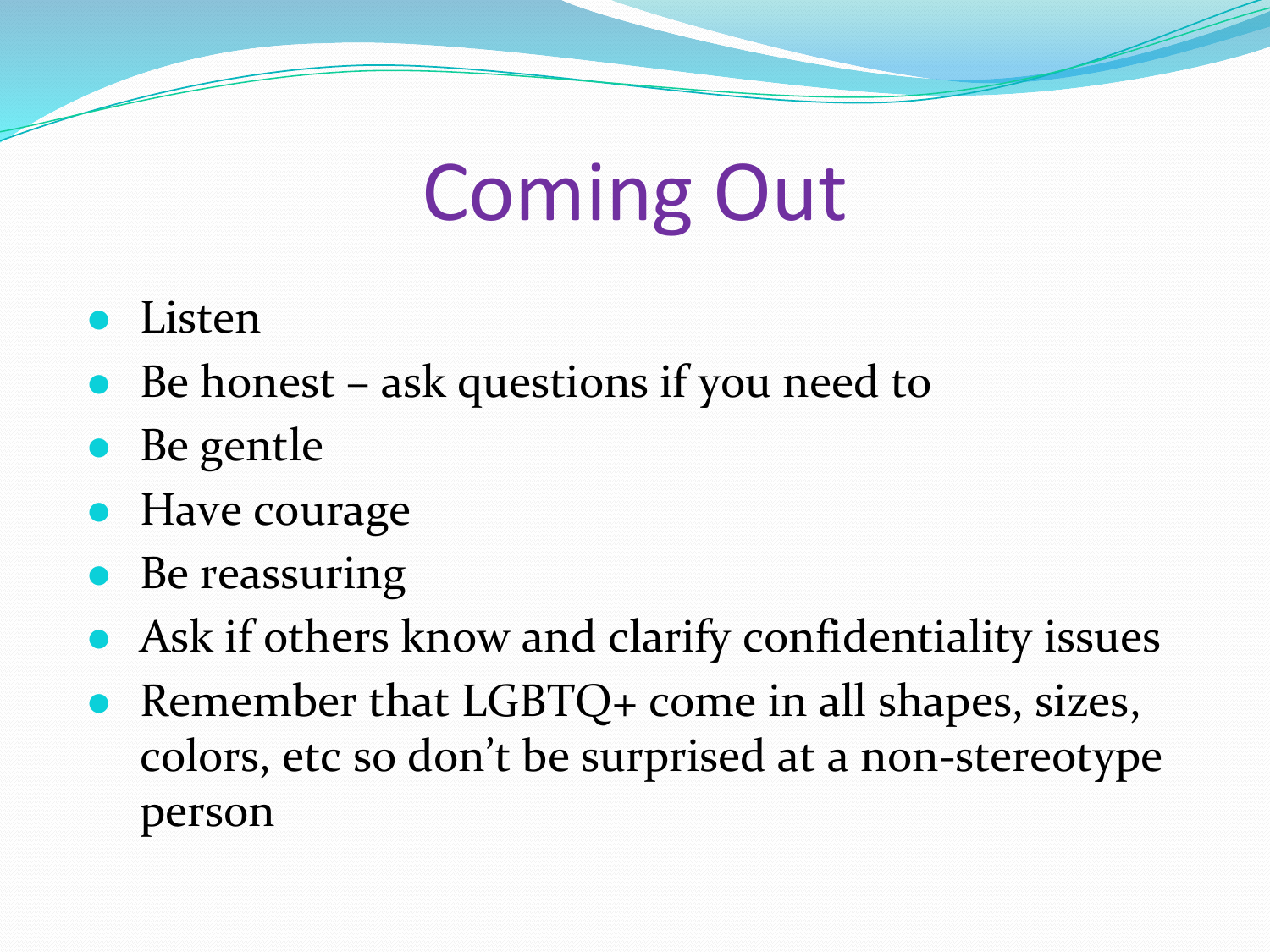# NOT's in trying to be an Ally

- Assume one supportive act makes you a permanent ally
- Make the conversation focus about you
- Pretend discrimination and ism's don't exist
- Forget about systematic changes needed
- Talking over person
- Expect the LGBTQ person to educate you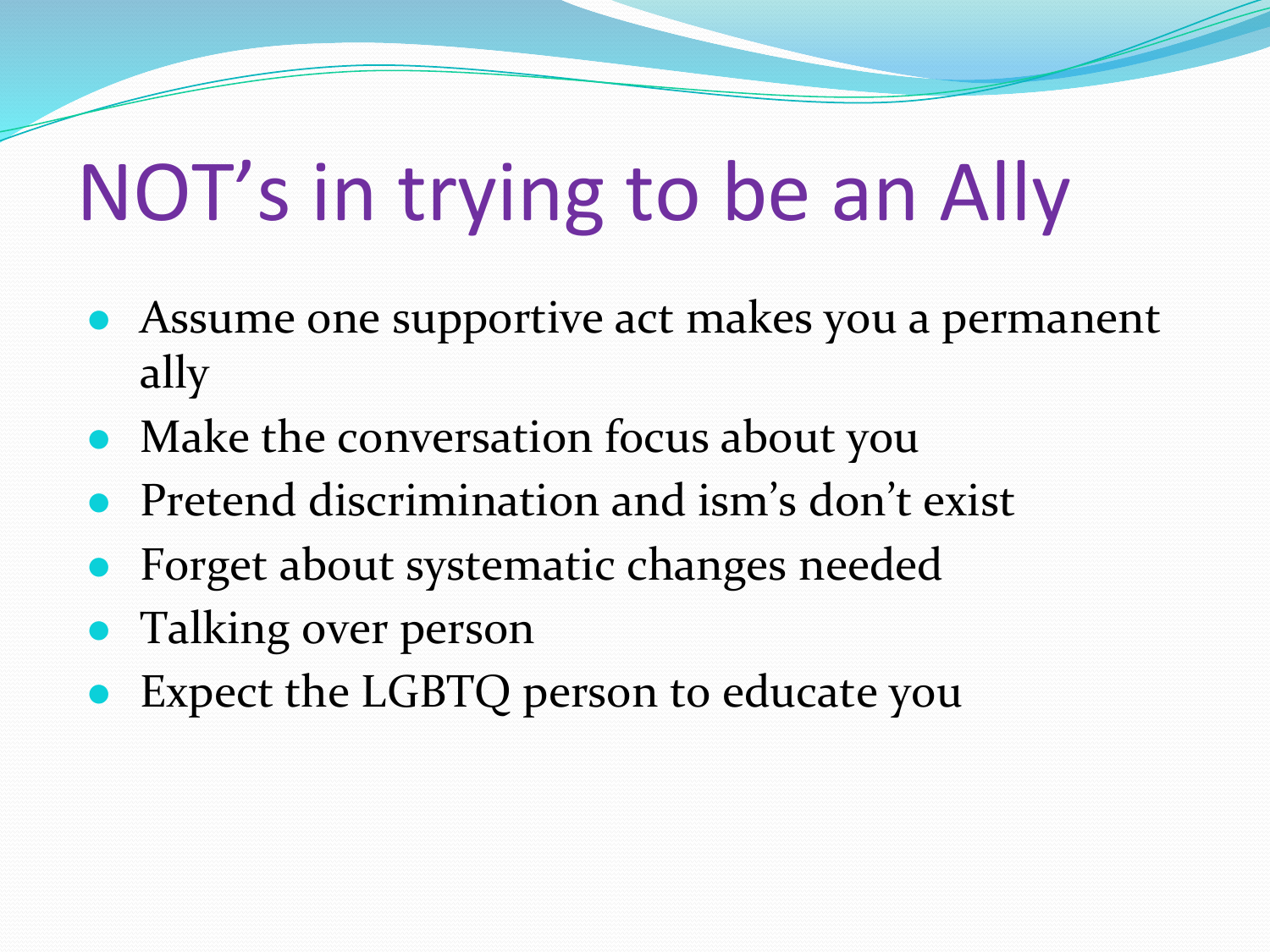## What do I do now?

- Do your own web research on recent political events that impact LGBTQ+ individuals
- Do your own research on issues relevant to the community
- $\bullet$  Look for opportunities to make sure LGBTQ+ voices are 'at the table' in our workplace, schools, etc.
- Practice speaking up when you hear hate speech
- Imagine a day exercise
- Don't buy the "But this is the bay area" speech
- Work on being ok with different!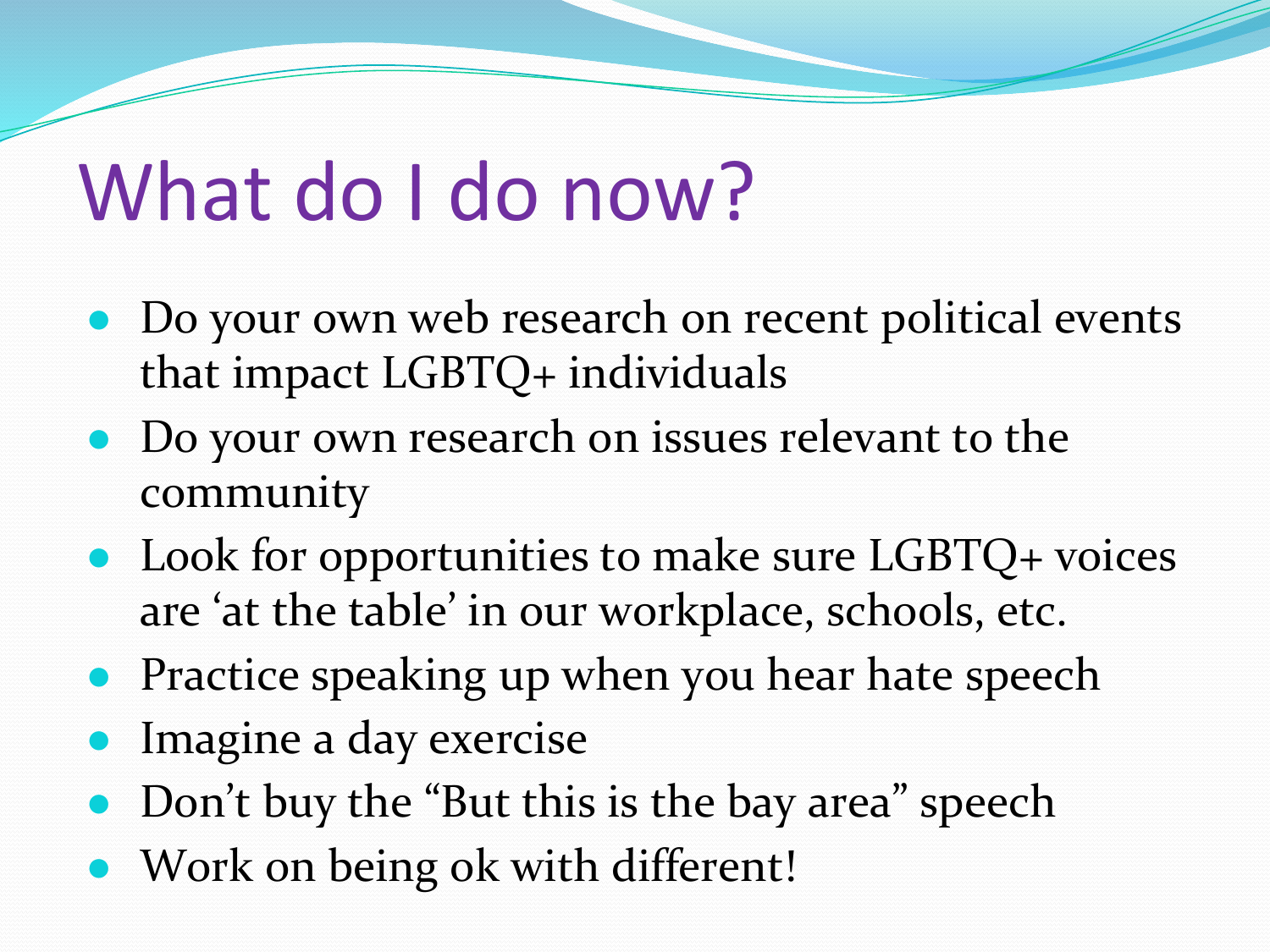## Voices of the Youth

- Tell people that it is actually an act of trust to have anger expressed in words towards you if you make a mistake. Let it be ok
- Remember to ask about who knows about the person's identity if they are just coming out to you so you maintain safety for the person were needed
- If someone comes out to you, tell them thank you for trusting them
- Take the effort to understand issues of intersectionality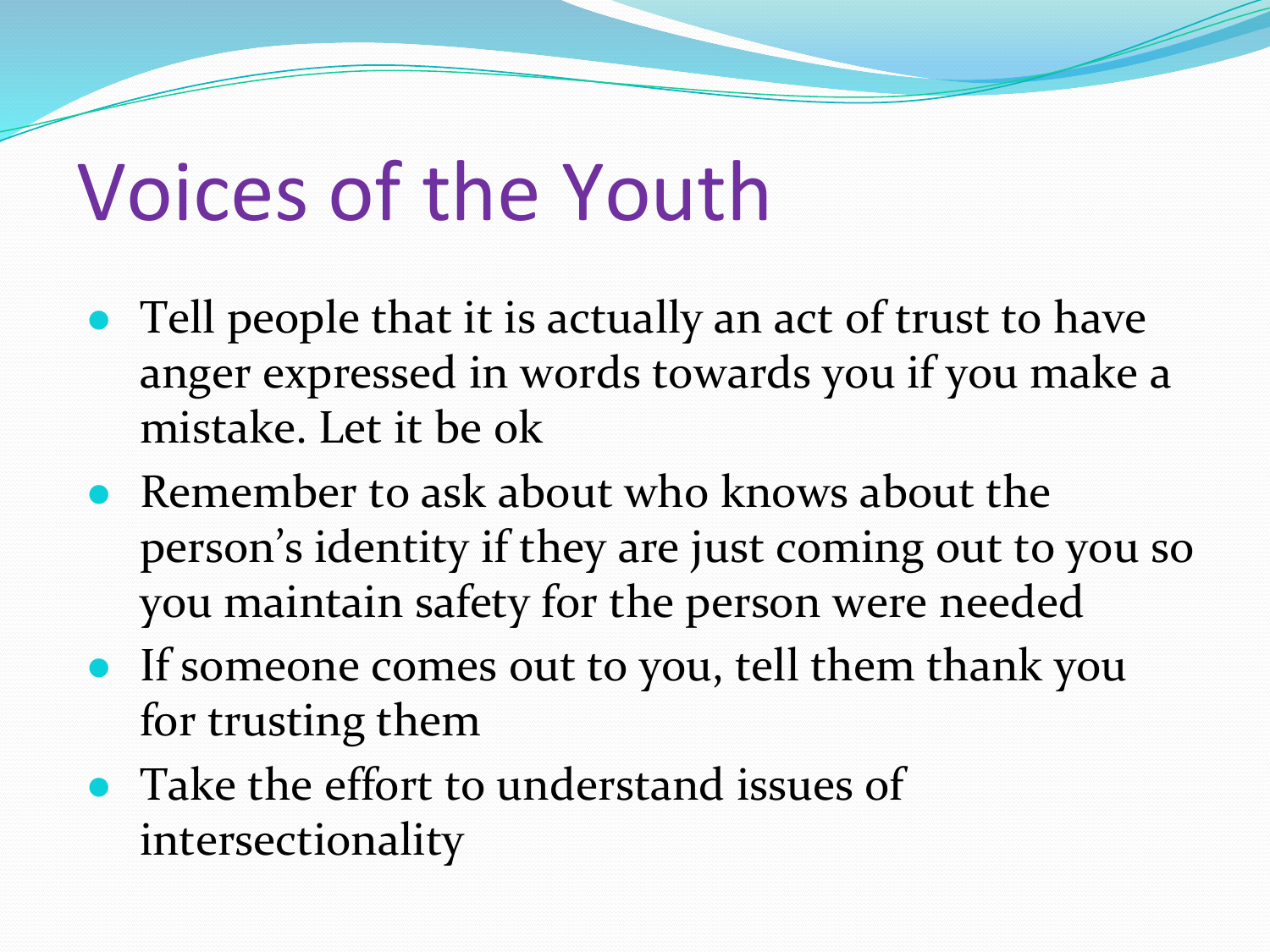## *Remember….*

*The full spectrum of gender and sexuality identities have existed throughout time in all cultures. This is all normal and awesome!*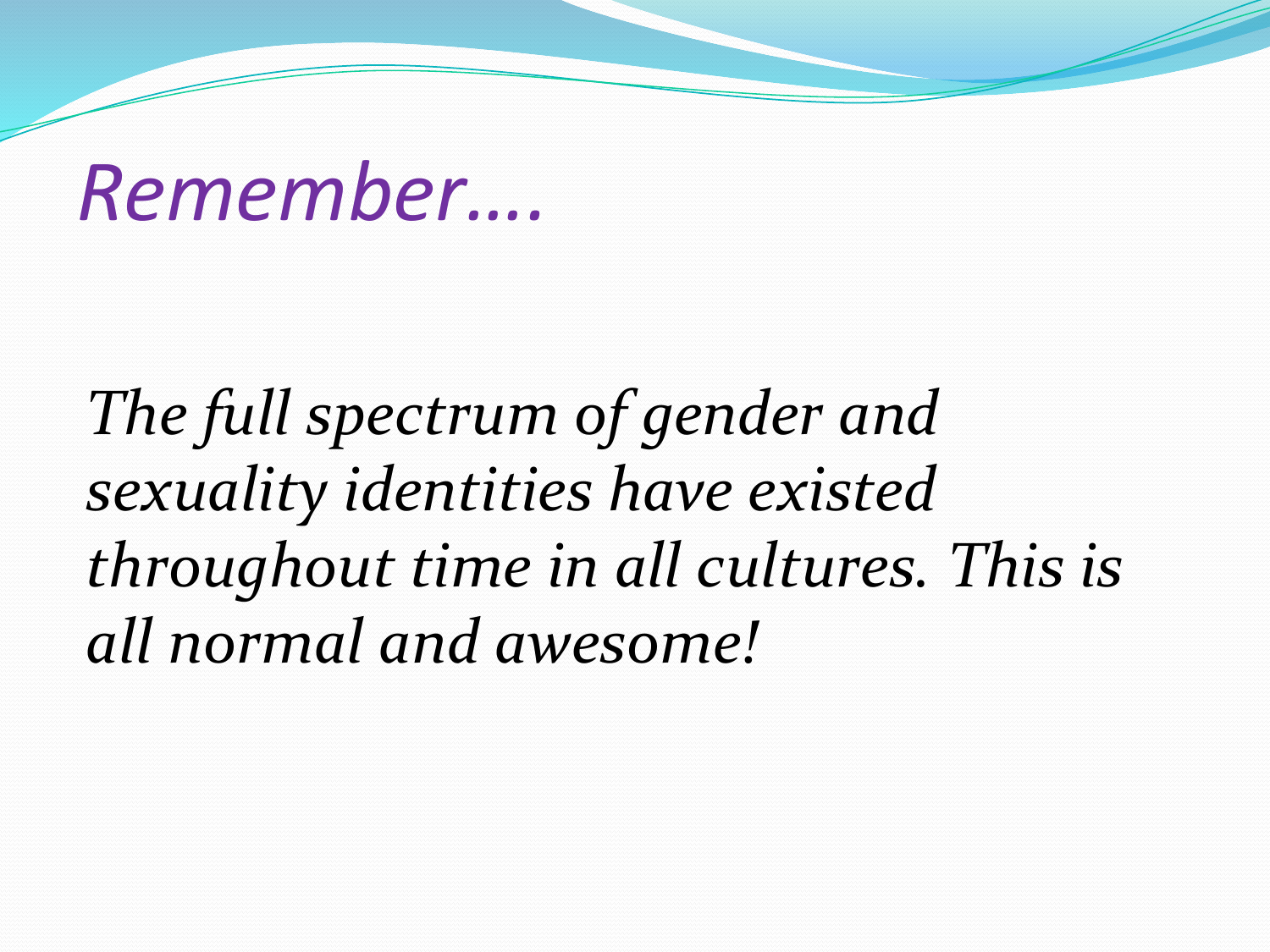## Resources and Continued Learning

#### Local Resources:

- [Adolescent Counseling Services \(ACS\) Outlet](http://projectoutlet.org) Program for youth, RWC
- Pride Initiative of San Mateo County
- [San Mateo County LGBTQ Commission](http://lgbtq.smcgov.org/)
- [Family Acceptance Project, SF](http://familyproject.sfsu.edu/)
- [Somos Familia, Bay Area \(for parents\)](http://www.somosfamiliabay.org/)
- [Trans Thrive, API Wellness Center, SF](http://apiwellness.org/site/transthrive/)
- [Parents of Trans kids/teens/adults, Bay Area](http://santaclaratransfamilysupport.net/local-support-groups/)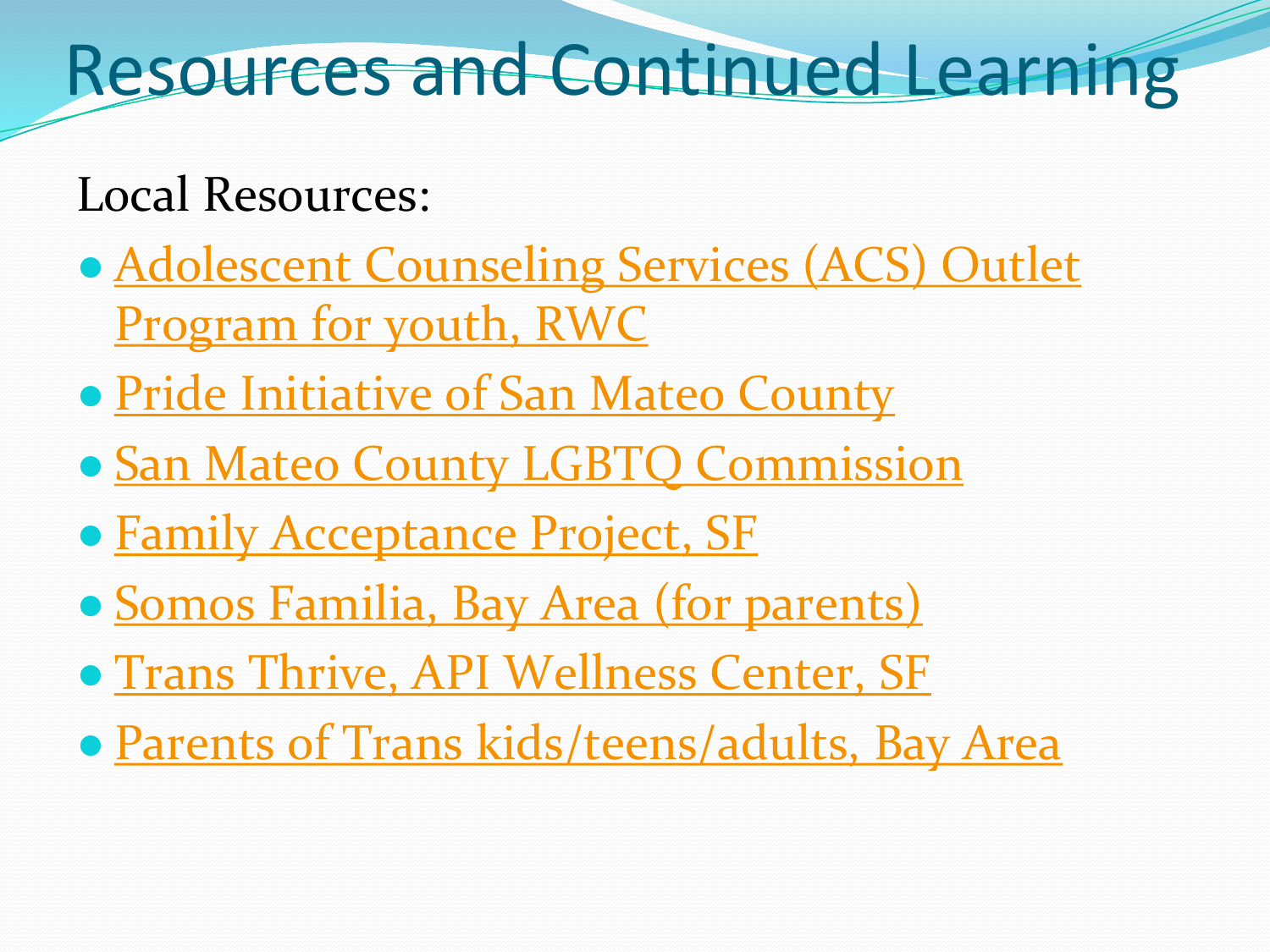### Continued learning and self – reflection

#### Authors and activists Bloggers and orgs

- Andy Marra
- [Janet Mock](http://janetmock.com/)
- [Jamison Green](http://www.jamisongreen.com/)
- [Miss Major](http://www.missmajorfilm.com/)
- [Willy Wilkinson](http://www.willywilkinson.com/)

- [Neutrois.com](http://neutrois.com/)
- **[Queerability](http://queerability.tumblr.com/)**
- **[Brown Boi Project](http://www.brownboiproject.org/)**
- **Religious Institute**
- [El/La Para Trans](http://ellaparatranslatinas.yolasite.com/)  Latinas
- [APIQWTC](http://www.apiqwtc.org/)